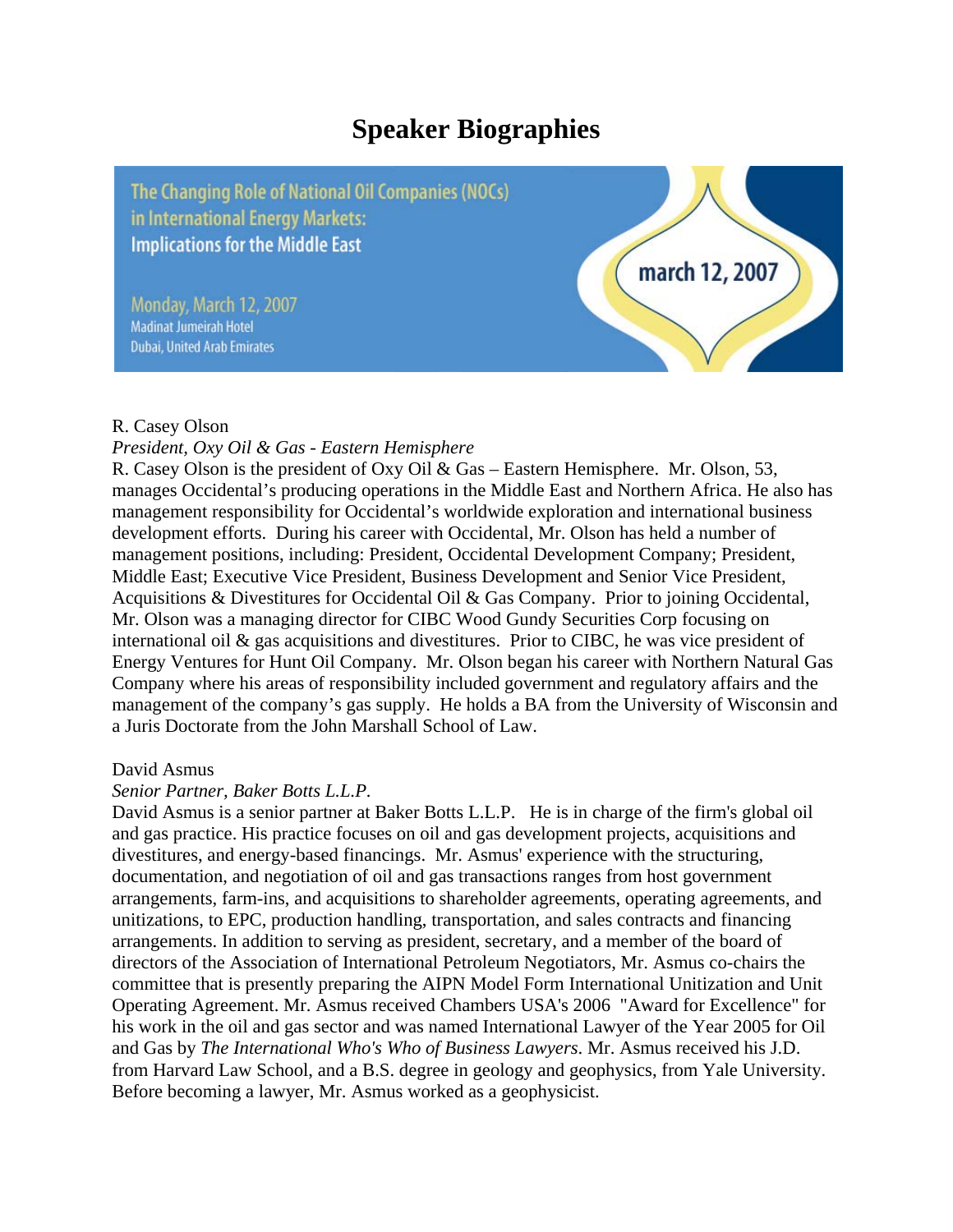## Sheikh Nawaf Saud Nasir Al-Sabah

## *General Counsel, KPC*

Sheikh Nawaf Saud Al-Sabah is the manager of the Corporate Legal Department and general counsel of Kuwait Petroleum Corporation (KPC), the state-owned oil company of Kuwait. He is the principal legal officer of the corporation. Prior to his appointment as general counsel in 2005, Mr. Al-Sabah was the manager of KPC USA, the Washington-based government relations arm of KPC, from 2002 to 2004. His experience there centered on development of downstream business opportunities for KPC and policy analysis of energy and security issues. Mr. Al-Sabah first joined KPC in 1999 in the Corporate Legal Department, where he was senior legal counsel and KPC's principal in-house attorney on international strategic transactions. He has also worked as a corporate transactions attorney for Gibson, Dunn & Crutcher LLP, an international law firm based in Los Angeles. Mr. Al-Sabah graduated magna cum laude with a BA in Public and International Affairs from Princeton University and cum laude with a JD degree from Harvard Law. He has delivered lectures to various energy and business groups, including the Harvard BusinessSchool, the Wharton School, the Army War College and the Texas State Bar.

## Akira Hanzawa

## *Deputy Director, JPEC*

Akira Hanzawa is a deputy director at Japan Petroleum Energy Center (JPEC). After graduation from Tokyo University of Foreign Studies, he joined Maruzen Oil (currently Cosmo Oil) and was sent to study Business Arabic and Middle East Affairs at American University in Cairo. He has a variety of work experiences in the oil business, both in upstream and downstream affairs, of which 13 years were outside of Japan. He also represented Cosmo Oil in the UAE as a representative and general manager and in the UK as president of Cosmo Oil (U.K.) Plc.. He then moved to Cosmo Research Institute as the general manager of International Energy to cover various fields of research on energy. Mr. Hanzawa has been engaged in the US-Japan Joint Research Project and other jobs since 2004 at JPEC.

## Xiaojie Xu

## *Director, Institute for Overseas Investment*

## *CNPC Research Academy of Economics and Technology*

Xiaojie Xu is the director of the Institute of Overseas Investment at CNPC Research Academy of Economics and Technology in Beijing, the chief professor of the Institute of Geopolitics and Energy Economics at the East China Normal University in Shanghai, and a participating fellow of the Energy Forum at the James A. Baker III Institute for Public Policy at Rice University in Houston. Dr. Xu focuses on geopolitics of oil and gas, evaluation of international oil and gas investment climate, risk management and NOC corporate strategy. He is the author of numerous English and Chinese professional articles, speeches, papers/chapters and books, including *Petro-Dragon's Rise: What It Means for China and the World* (European Press, 2002). Dr. Xu has been with the petroleum industry since 1983. He was educated and trained in Canada, the United States and France as a visiting scholar during 1995-1997 and early 2001.

## Richard Gordon

*President and CEO, Gordon Energy Solutions*

Richard Gordon is an industry expert in the fields of competitor analysis and business strategy.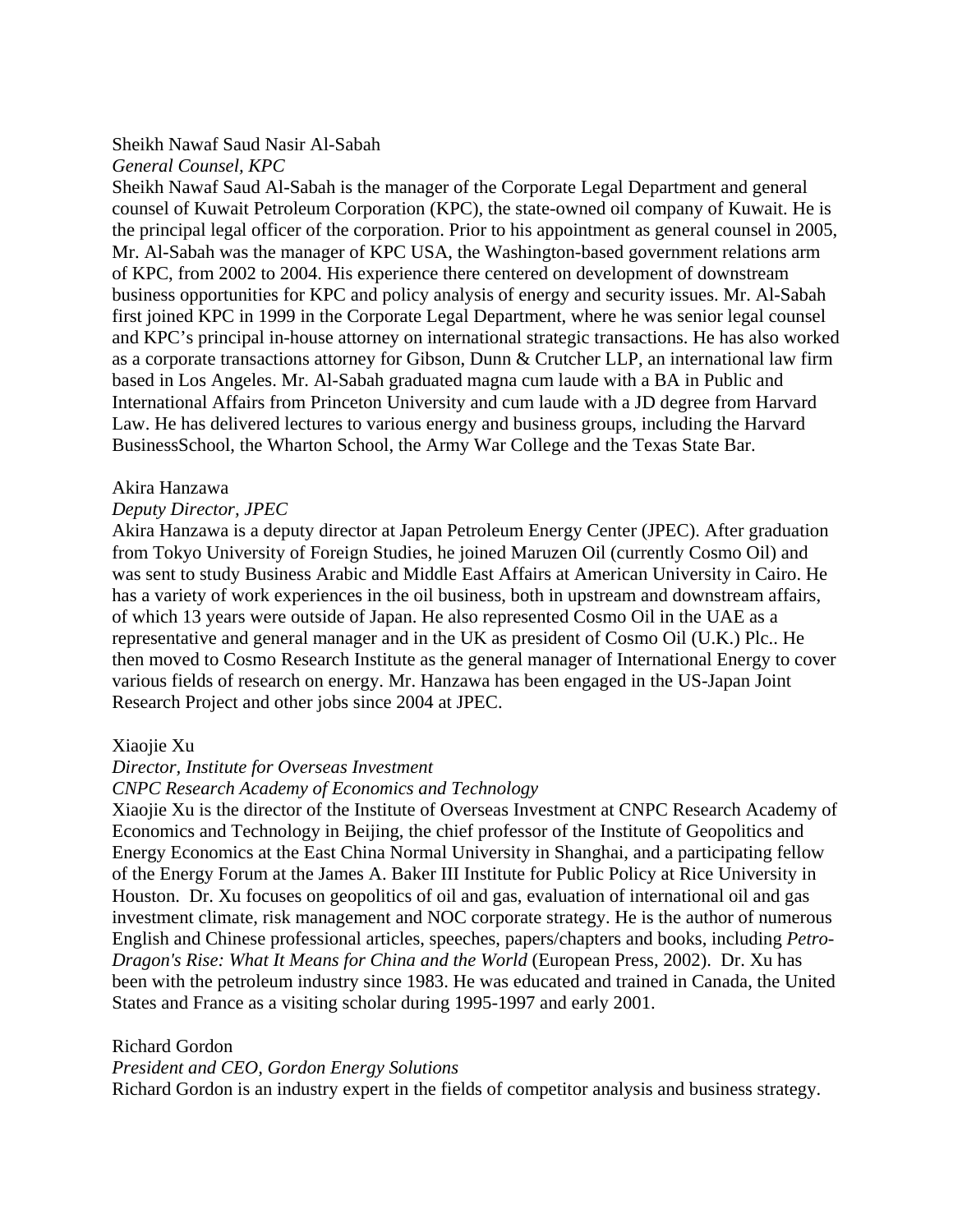Currently, he is the president and CEO of Gordon Energy Solutions, a strategic consulting firm that provides research, analytical and advisory services to the leading energy companies. Dr. Gordon holds a Bachelor's and Master's degree in Economics from the University of Missouri at Kansas City and a PhD in Economics from the University of Iowa.

#### Daniel Brumberg

#### *Associate Professor of Government, Georgetown University*

Daniel Brumberg is an associate professor in the Department of Government and Georgetown University and also serves as a special adviser for the USIP's Muslim World Initiative in the Center for Conflict Analysis and Prevention. A scholar of politics and social change in the Middle East and wider Islamic world, he is author of *Reinventing Khomeini: The Struggle for Reform in Iran* (Chicago: University of Chicago Press, 2000), and c-editor with Larry Diamond and Marc Plattner *of Islam and Political Change in the Middle East* (Baltimore: Johns Hopkins University Press, 2004). Dr. Brumberg has taught at the Graduate School of Business of the University of Chicago and Sciences Po in Paris and has also served as a senior fellow in the Carnegie Endowment for International Peace. He has conducted research in Algeria, Morocco, Kuwait, Egypt and Indonesia, and speaks Arabic, French and Hebrew. Dr. Brumberg received his BA from the University of Indiana and his PhD from the University of Chicago.

#### Donald I. Hertzmark

#### *Consultant*

Donald I. Hertzmark is an international energy specialist with more than 25 years of experience in oil and gas economics and analysis. He has served as an adjunct professor of Economics at the University of Colorado and Georgetown University, teaching courses on the economics of oil, energy and natural resources, and is currently a professorial lecturer at the Paul H. Nitze School of Advanced International Studies at Johns Hopkins University. Dr. Hertzmark has served as an advisor to governments, private companies, state enterprises and international organizations in over 90 countries worldwide to assess markets and projects, provide counsel for energy sector restructuring, design and evaluate energy programs and projects, identify sources of financing, and price energy products. He has taught short courses on energy project development, energy economics and project investment evaluation to the staffs of the World Bank, Asian Development Bank and African Development Bank. Dr. Hertzmark holds a PhD in Natural Resource Economics.

#### Thomas R. Langford

#### *Global Co-head, Energy Group and Managing Director, Morgan Stanley*

Thomas R. Langford is a managing director and co-head of the Global Energy Group. Mr. Langford has responsibility for the major integrated and selected independent E&P and R&M companies. In addition, he is the head of the Houston Office and Southwest Region for Investment Banking. Prior to joining Morgan Stanley, he worked at Exxon and McKinsey & Co. After beginning his career in New York, Mr. Langford spent four years based in Asia where he led several strategic and financing assignments in countries across the region, including the privatization of PTT in Thailand, Sinopec in China, and the Gas Authority of India. In addition, he has spent considerable time in the Middle East. Since returning to N.Y. in 2000, Mr. Langford has been involved in a number of notable strategic and financing transactions including, the Phillips acquisition of Tosco, the merger of Conoco with Phillips, the acquisition of CanHunter